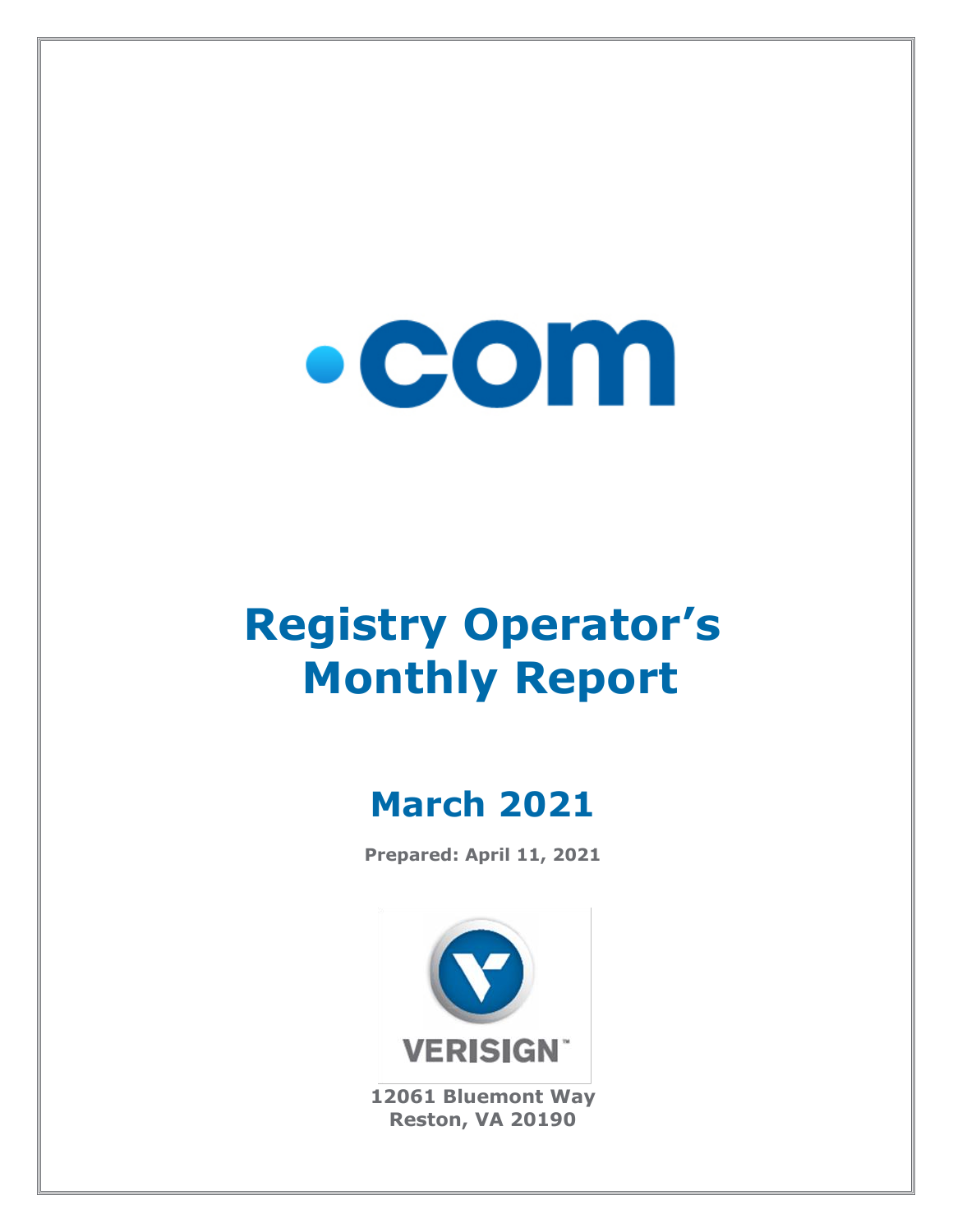As required by the.com Registry Agreement (Section 3.1(c)(iv)), this report provides an overview of Verisign Registry activity through the end of the reporting month. The information is primarily presented in table and chart format with text explanations as deemed necessary. **The information is provided to satisfy requirements listed in Appendix 4A of the .com Registry Agreement.** In accordance with Appendix 4A, "ICANN will use reasonable commercial efforts to preserve the confidentiality of the information reported until three (3) months after the end of the month to which the reports relate."

Information is organized as follows:

- [1. Service Level Agreement Performance Report \(Appendix 4A, Item 1\)](#page-2-0) ...............3
- [2. Per-Registrar Transactions Report \(Appendix 4A,](#page-3-0) Item 2) ...............................4
- [3. Registry Functions Activity Report \(Appendix 4A, Item 3\)](#page-7-0) ...............................8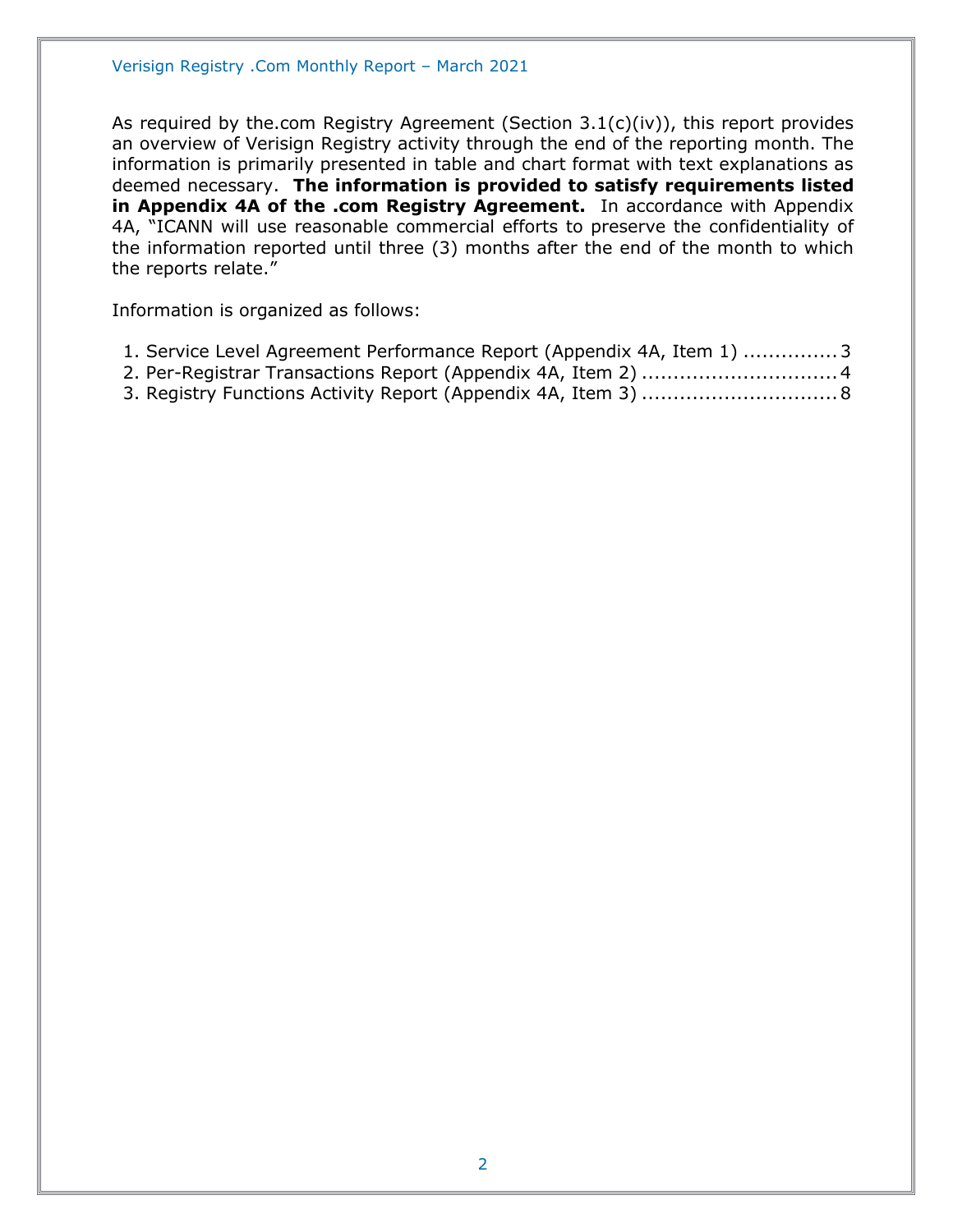#### <span id="page-2-0"></span>**1. Service Level Agreement Performance Report (Appendix 4A, Item 1)**

**Table 1** compares Service Level Agreement (SLA) Requirements with actual performance measures for the reporting month. In accordance with Section 3.1(d)(ii) of the .com Registry Agreement, the performance specifications for the operation of the .com TLD are set forth in in Appendix 7 of the .com Registry Agreement.

| <b>Metric</b>                             | .com SLA Requirement                       | <b>Actual Performance</b>                                 |  |  |
|-------------------------------------------|--------------------------------------------|-----------------------------------------------------------|--|--|
|                                           | <b>Service Availability</b>                |                                                           |  |  |
|                                           |                                            | 100% - (0 minutes                                         |  |  |
|                                           | 99.99% Year                                | Unplanned Downtime YTD)                                   |  |  |
| <b>SRS</b>                                | 30 Minutes/Month (Unplanned)               | 0 minutes (Unplanned)                                     |  |  |
| <b>DNS Name Server</b>                    | 100% / Month                               | 100%                                                      |  |  |
| Whois                                     | 100% / Month                               | 100%                                                      |  |  |
|                                           | <b>Planned Outage Duration</b>             |                                                           |  |  |
| SRS - Regular                             | 45 Minutes / Month                         | 0 hours 31 minutes                                        |  |  |
| SRS - Extended                            | 4 Hours (240 Minutes)<br>/ 1 Per Year      | 0 hours 00 minutes - Last<br>Outage Taken October<br>2020 |  |  |
| SRS - Extended                            | 8 Hours (480 Minutes)<br>/ 1 Every 3 Years | 0 minutes - None Taken<br>Since June 2005                 |  |  |
| <b>DNS Name Server</b>                    | <b>Not Allowed</b>                         | 0 minutes                                                 |  |  |
| Whois                                     | <b>Not Allowed</b>                         | 0 minutes                                                 |  |  |
|                                           | <b>Planned Outage Timeframe</b>            |                                                           |  |  |
|                                           |                                            | 0100 - 0131 UTC Sunday                                    |  |  |
| <b>SRS</b>                                | 0100 - 0900 UTC Sunday                     | 03/14/2021                                                |  |  |
| <b>DNS Name Server</b>                    | <b>Not Allowed</b>                         | Not Applicable                                            |  |  |
| Whois                                     | <b>Not Allowed</b>                         | Not Applicable                                            |  |  |
| <b>Planned Outage Notification</b>        |                                            |                                                           |  |  |
|                                           | 30 Days General Maintenance                | 2/11/2021                                                 |  |  |
| <b>SRS</b>                                | 90 Days Updates and<br>Upgrades            | Not Applicable                                            |  |  |
| <b>DNS Name Server</b>                    | <b>Not Allowed</b>                         | Not Applicable                                            |  |  |
| Whois                                     | <b>Not Allowed</b>                         | Not Applicable                                            |  |  |
| <b>Processing Time</b>                    |                                            |                                                           |  |  |
| <b>Check Domain</b>                       | 25 milliseconds for 95%                    | 0.62 milliseconds                                         |  |  |
| Average<br>Add / Create Domain<br>Average | 50 milliseconds for 95%                    | 0.79 milliseconds                                         |  |  |
| Delete Domain<br>Average                  | 100 milliseconds for 95%                   | 14.56 milliseconds                                        |  |  |
| Modify / Update<br>Domain Average         | 100 milliseconds for 95%                   | 12.38 milliseconds                                        |  |  |
| <b>Whois Query</b>                        | 5 milliseconds for 95%                     | 0.96 milliseconds                                         |  |  |

#### **Table 1 – .com Service Level Agreement Performance**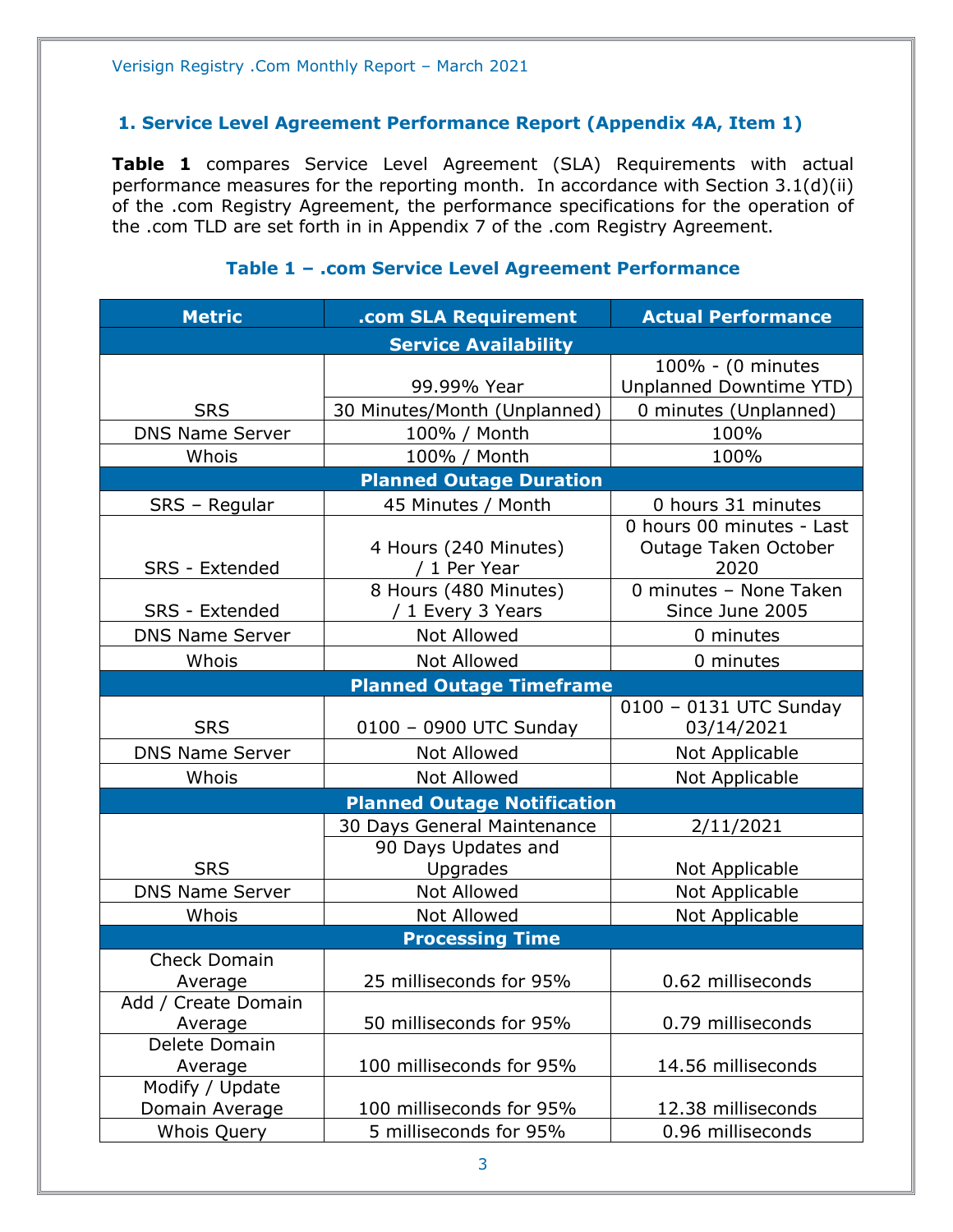| <b>Metric</b>           | .com SLA Requirement     | <b>Actual Performance</b> |  |
|-------------------------|--------------------------|---------------------------|--|
| <b>DNS Name Server</b>  |                          |                           |  |
| Resolution              | 100 milliseconds for 95% | 1.50 milliseconds         |  |
| <b>Update Frequency</b> |                          |                           |  |
| <b>DNS Name Server</b>  | 3 Minutes for 95%        | 16.50 seconds             |  |
| Whois                   | 3 Minutes for 95%        | 16.45 seconds             |  |

# <span id="page-3-0"></span>**2. Per-Registrar Transactions Report (Appendix 4A, Item 2)**

The table below defines the fields that are included in the .COM Per-Registrar Transactions Report, which is provided in accordance with Appendix 4A.

| Field # | <b>Field Name</b> | <b>Description</b>                                                                                                                                                                                                                                                                                                            |
|---------|-------------------|-------------------------------------------------------------------------------------------------------------------------------------------------------------------------------------------------------------------------------------------------------------------------------------------------------------------------------|
| 01      | registrar-name    | Registrar's full corporate name as registered with<br><b>IANA</b>                                                                                                                                                                                                                                                             |
| 02      | iana-id           | For cases where the registry operator acts as<br>registrar (i.e., without the use of an ICANN<br>accredited registrar) either 9998 or 9999 should<br>be used depending on registration type, otherwise<br>the sponsoring Registrar IANA id should be used<br>as specified in<br>http://www.iana.org/assignments/registrar-ids |
| 03      | total-domains     | total domains under sponsorship in any EPP<br>status but pendingCreate that have not been<br>purged                                                                                                                                                                                                                           |
| 04      | total-nameservers | total name servers (either host objects or name<br>server hosts as domain name attributes)<br>associated with domain names registered for the<br>TLD in any EPP status but pendingCreate that<br>have not been purged                                                                                                         |
| 05      | net-adds-1-yr     | number of domains successfully registered (i.e.,<br>not in EPP pendingCreate status) with an initial<br>term of one (1) year (and not deleted within the<br>add grace period). A transaction must be<br>reported in the month the add grace period ends.                                                                      |
| 06      | net-adds-2-yr     | number of domains successfully registered (i.e.,<br>not in EPP pendingCreate status) with an initial<br>term of two (2) years (and not deleted within the<br>add grace period). A transaction must be<br>reported in the month the add grace period ends.                                                                     |
| 07      | net-adds-3-yr     | number of domains successfully registered (i.e.,<br>not in EPP pendingCreate status) with an initial<br>term of three (3) years (and not deleted within<br>the add grace period). A transaction must be<br>reported in the month the add grace period ends.                                                                   |
| 08      | net-adds-4-yr     | number of domains successfully registered (i.e.,<br>not in EPP pendingCreate status) with an initial                                                                                                                                                                                                                          |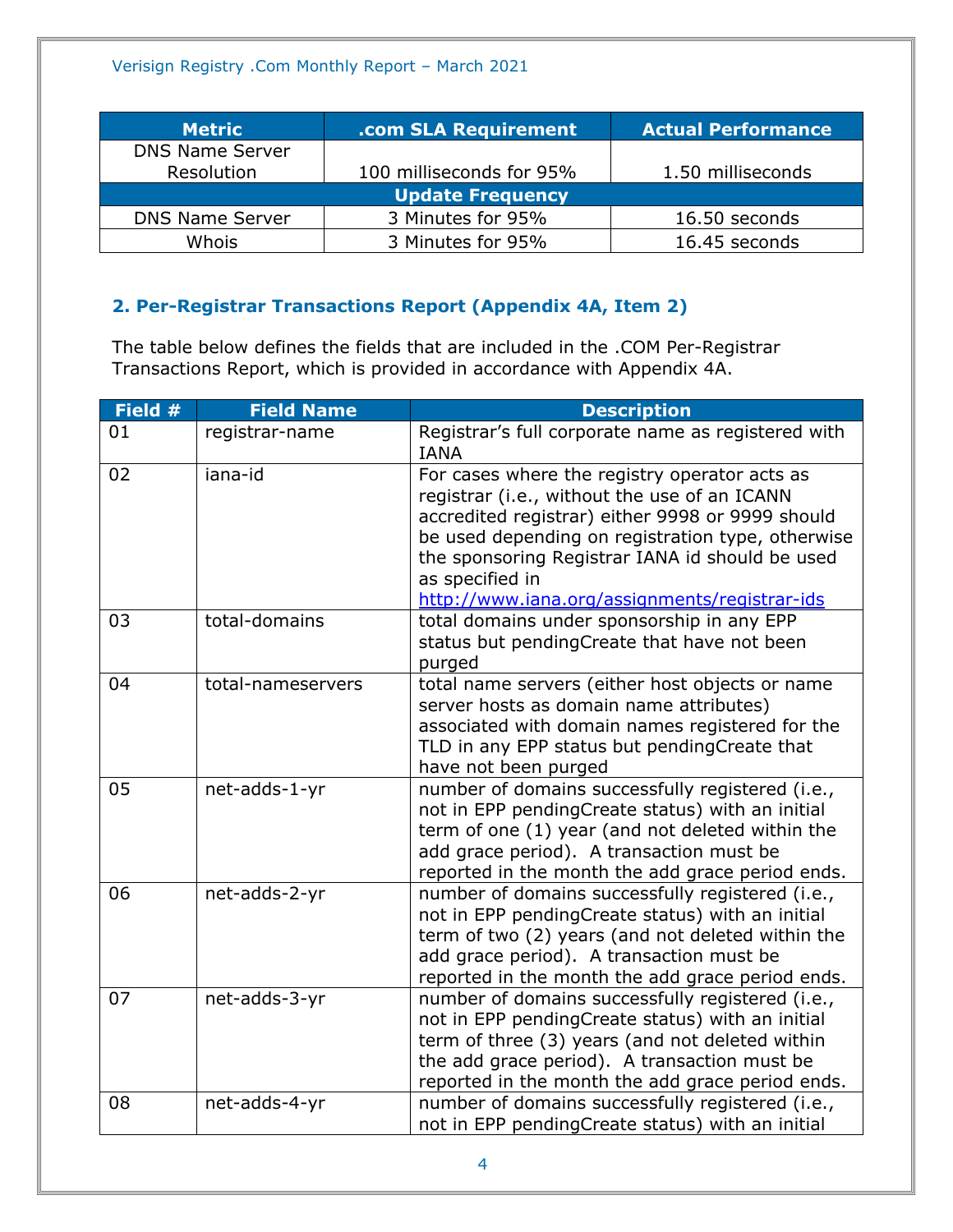| Field # | <b>Field Name</b> | <b>Description</b>                                 |
|---------|-------------------|----------------------------------------------------|
|         |                   | term of four (4) years (and not deleted within the |
|         |                   | add grace period). A transaction must be           |
|         |                   | reported in the month the add grace period ends.   |
| 09      | net-adds-5-yr     | number of domains successfully registered (i.e.,   |
|         |                   | not in EPP pendingCreate status) with an initial   |
|         |                   | term of five (5) years (and not deleted within the |
|         |                   | add grace period). A transaction must be           |
|         |                   | reported in the month the add grace period ends.   |
| 10      | net-adds-6-yr     | number of domains successfully registered (i.e.,   |
|         |                   | not in EPP pendingCreate status) with an initial   |
|         |                   | term of six (6) years (and not deleted within the  |
|         |                   | add grace period). A transaction must be           |
|         |                   | reported in the month the add grace period ends.   |
| 11      | net-adds-7-yr     | number of domains successfully registered (i.e.,   |
|         |                   | not in EPP pendingCreate status) with an initial   |
|         |                   | term of seven (7) years (and not deleted within    |
|         |                   | the add grace period). A transaction must be       |
|         |                   | reported in the month the add grace period ends.   |
| 12      | net-adds-8-yr     | number of domains successfully registered (i.e.,   |
|         |                   | not in EPP pendingCreate status) with an initial   |
|         |                   | term of eight (8) years (and not deleted within    |
|         |                   | the add grace period). A transaction must be       |
|         |                   | reported in the month the add grace period ends.   |
| 13      | net-adds-9-yr     | number of domains successfully registered (i.e.,   |
|         |                   | not in EPP pendingCreate status) with an initial   |
|         |                   | term of nine (9) years (and not deleted within the |
|         |                   | add grace period). A transaction must be           |
|         |                   | reported in the month the add grace period ends.   |
| 14      | net-adds-10-yr    | number of domains successfully registered (i.e.,   |
|         |                   | not in EPP pendingCreate status) with an initial   |
|         |                   | term of ten (10) years (and not deleted within the |
|         |                   | add grace period). A transaction must be           |
|         |                   | reported in the month the add grace period ends.   |
| 15      | net-renews-1-yr   | number of domains successfully renewed (i.e.,      |
|         |                   | not in EPP pendingRenew status) either             |
|         |                   | automatically or by command with a new renewal     |
|         |                   | period of one (1) year (and not deleted within the |
|         |                   | renew or auto-renew grace period). A transaction   |
|         |                   | must be reported in the month the renew or auto-   |
|         |                   | renew grace period ends.                           |
| 16      | net-renews-2-yr   | number of domains successfully renewed (i.e.,      |
|         |                   | not in EPP pending Renew status) either            |
|         |                   | automatically or by command with a renewal         |
|         |                   | period of two (2) years (and not deleted within    |
|         |                   | the renew or auto-renew grace period). A           |
|         |                   | transaction must be reported in the month the      |
|         |                   | renew or auto-renew grace period ends.             |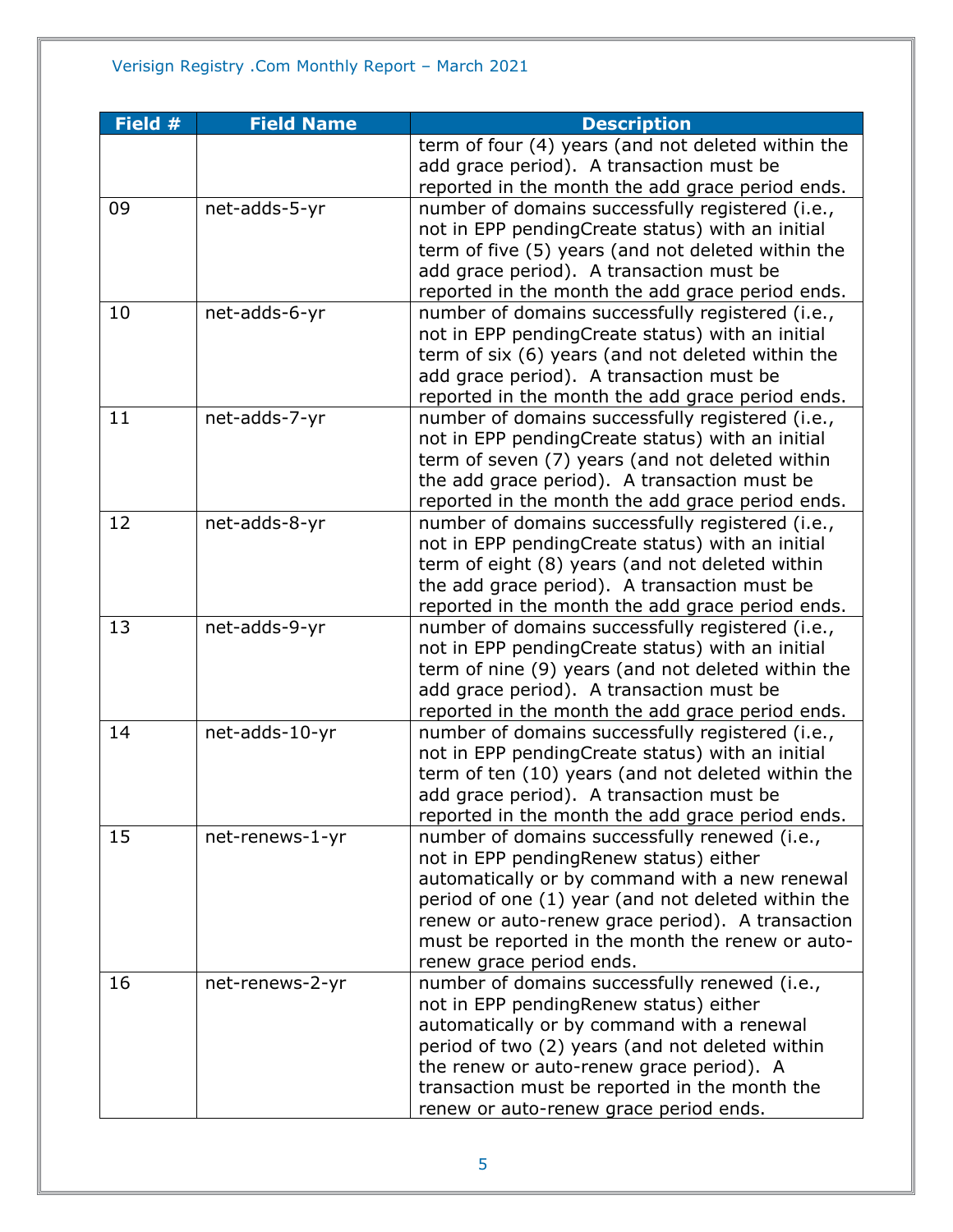| Field # | <b>Field Name</b> | <b>Description</b>                                                                                                                                                                                                                                                                                                                    |
|---------|-------------------|---------------------------------------------------------------------------------------------------------------------------------------------------------------------------------------------------------------------------------------------------------------------------------------------------------------------------------------|
| 17      | net-renews-3-yr   | number of domains successfully renewed (i.e.,<br>not in EPP pendingRenew status) either<br>automatically or by command with a new renewal<br>period of three (3) years (and not deleted within                                                                                                                                        |
|         |                   | the renew or auto-renew grace period). A<br>transaction must be reported in the month the<br>renew or auto-renew grace period ends.                                                                                                                                                                                                   |
| 18      | net-renews-4-yr   | number of domains successfully renewed (i.e.,<br>not in EPP pendingRenew status) either<br>automatically or by command with a new renewal<br>period of four (4) years (and not deleted within<br>the renew or auto-renew grace period). A<br>transaction must be reported in the month the<br>renew or auto-renew grace period ends.  |
| 19      | net-renews-5-yr   | number of domains successfully renewed (i.e.,<br>not in EPP pendingRenew status) either<br>automatically or by command with a new renewal<br>period of five (5) years (and not deleted within<br>the renew or auto-renew grace period). A<br>transaction must be reported in the month the<br>renew or auto-renew grace period ends.  |
| 20      | net-renews-6-yr   | number of domains successfully renewed (i.e.,<br>not in EPP pendingRenew status) either<br>automatically or by command with a new renewal<br>period of six (6) years (and not deleted within the<br>renew or auto-renew grace period). A transaction<br>must be reported in the month the renew or auto-<br>renew grace period ends.  |
| 21      | net-renews-7-yr   | number of domains successfully renewed (i.e.,<br>not in EPP pendingRenew status) either<br>automatically or by command with a new renewal<br>period of seven (7) years (and not deleted within<br>the renew or auto-renew grace period). A<br>transaction must be reported in the month the<br>renew or auto-renew grace period ends. |
| 22      | net-renews-8-yr   | number of domains successfully renewed (i.e.,<br>not in EPP pendingRenew status) either<br>automatically or by command with a new renewal<br>period of eight (8) years (and not deleted within<br>the renew or auto-renew grace period). A<br>transaction must be reported in the month the<br>renew or auto-renew grace period ends. |
| 23      | net-renews-9-yr   | number of domains successfully renewed (i.e.,<br>not in EPP pendingRenew status) either<br>automatically or by command with a new renewal<br>period of nine (9) years (and not deleted within<br>the renew or auto-renew grace period). A                                                                                             |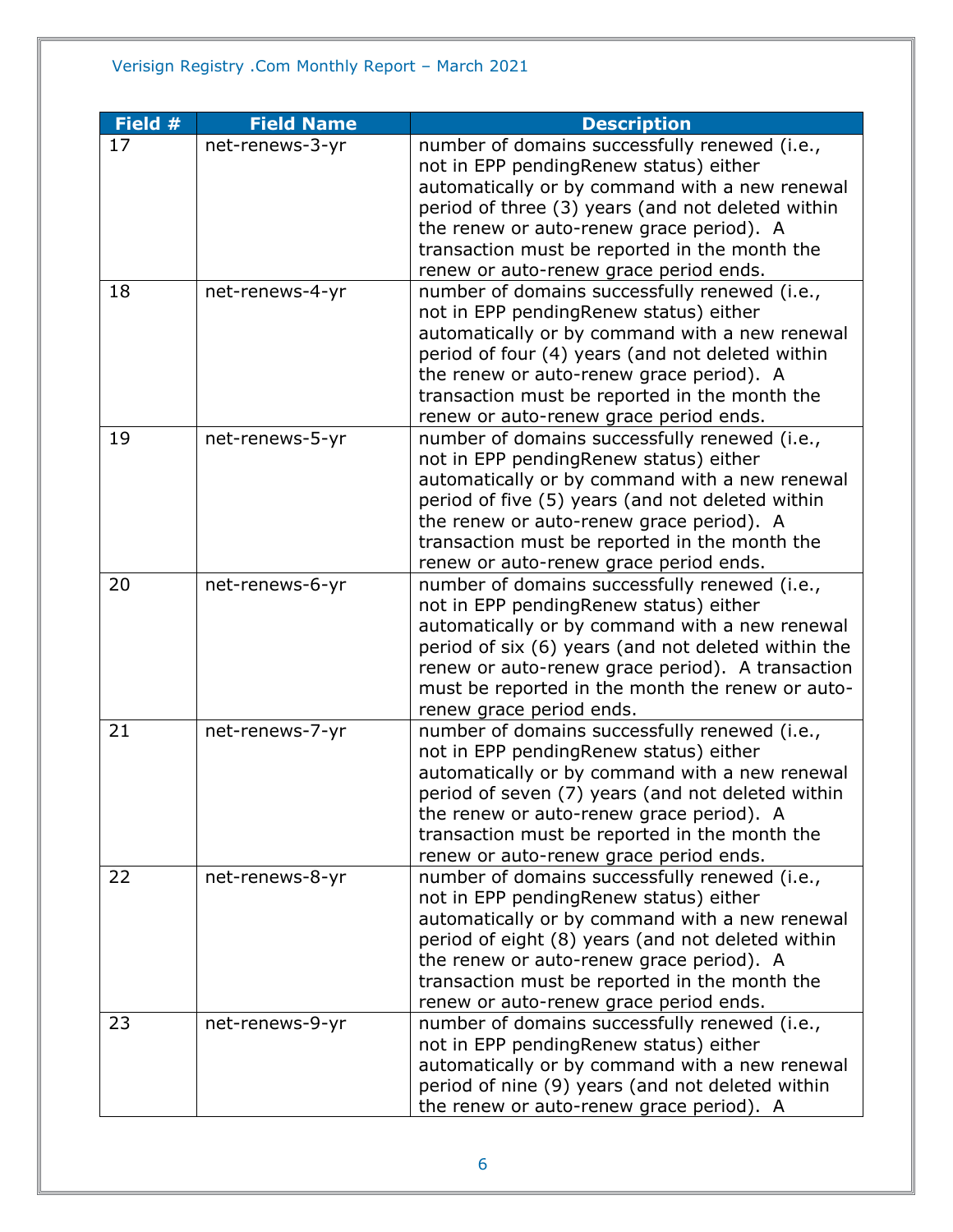| Field # | <b>Field Name</b>      | <b>Description</b>                                  |
|---------|------------------------|-----------------------------------------------------|
|         |                        | transaction must be reported in the month the       |
|         |                        | renew or auto-renew grace period ends.              |
| 24      | net-renews-10-yr       | number of domains successfully renewed (i.e.,       |
|         |                        | not in EPP pendingRenew status) either              |
|         |                        | automatically or by command with a new renewal      |
|         |                        | period of ten (10) years (and not deleted within    |
|         |                        | the renew or auto-renew grace period). A            |
|         |                        | transaction must be reported in the month the       |
|         |                        | renew or auto-renew grace period ends.              |
| 25      | transfer-gaining-      | number of domain transfers initiated by this        |
|         | successful             | registrar that were successfully completed (either  |
|         |                        | explicitly or automatically approved) and not       |
|         |                        | deleted within the transfer grace period. A         |
|         |                        | transaction must be reported in the month the       |
|         |                        | transfer grace period ends.                         |
| 26      | transfer-gaining-      | number of domain transfers initiated by this        |
|         | nacked                 | registrar that were rejected (e.g., EPP transfer    |
|         |                        | op="reject") by the other registrar                 |
| 27      | transfer-losing-       | number of domain transfers initiated by another     |
|         | successful             | registrar that were successfully completed (either  |
|         |                        | explicitly or automatically approved)               |
| 28      | transfer-losing-nacked | number of domain transfers initiated by another     |
|         |                        | registrar that this registrar rejected (e.g., EPP   |
|         |                        | transfer op="reject")                               |
| 29      | transfer-disputed-won  | number of transfer disputes in which this registrar |
|         |                        | prevailed (reported in the month where the          |
|         |                        | determination happened)                             |
| 30      | transfer-disputed-lost | number of transfer disputes this registrar lost     |
|         |                        | (reported in the month where the determination      |
|         |                        | happened)                                           |
| 31      | transfer-disputed-     | number of transfer disputes involving this          |
|         | nodecision             | registrar with a split or no decision (reported in  |
|         |                        | the month where the determination happened)         |
| 32      | deleted-domains-       | domains deleted within the add grace period         |
|         | grace                  | (does not include names deleted while in EPP        |
|         |                        | pendingCreate status). A deletion must be           |
|         |                        | reported in the month the name is purged.           |
| 33      | deleted-domains-       | domains deleted outside the add grace period        |
|         | nograce                | (does not include names deleted while in EPP        |
|         |                        | pendingCreate status). A deletion must be           |
|         |                        | reported in the month the name is purged.           |
| 34      | restored-domains       | domain names restored during reporting period       |
| 35      | restored-noreport      | total number of restored names for which a          |
|         |                        | restore report is required by the registry, but the |
|         |                        | registrar failed to submit it                       |
| 36      | agp-exemption-         | total number of AGP (add grace period)              |
|         | requests               | exemption requests                                  |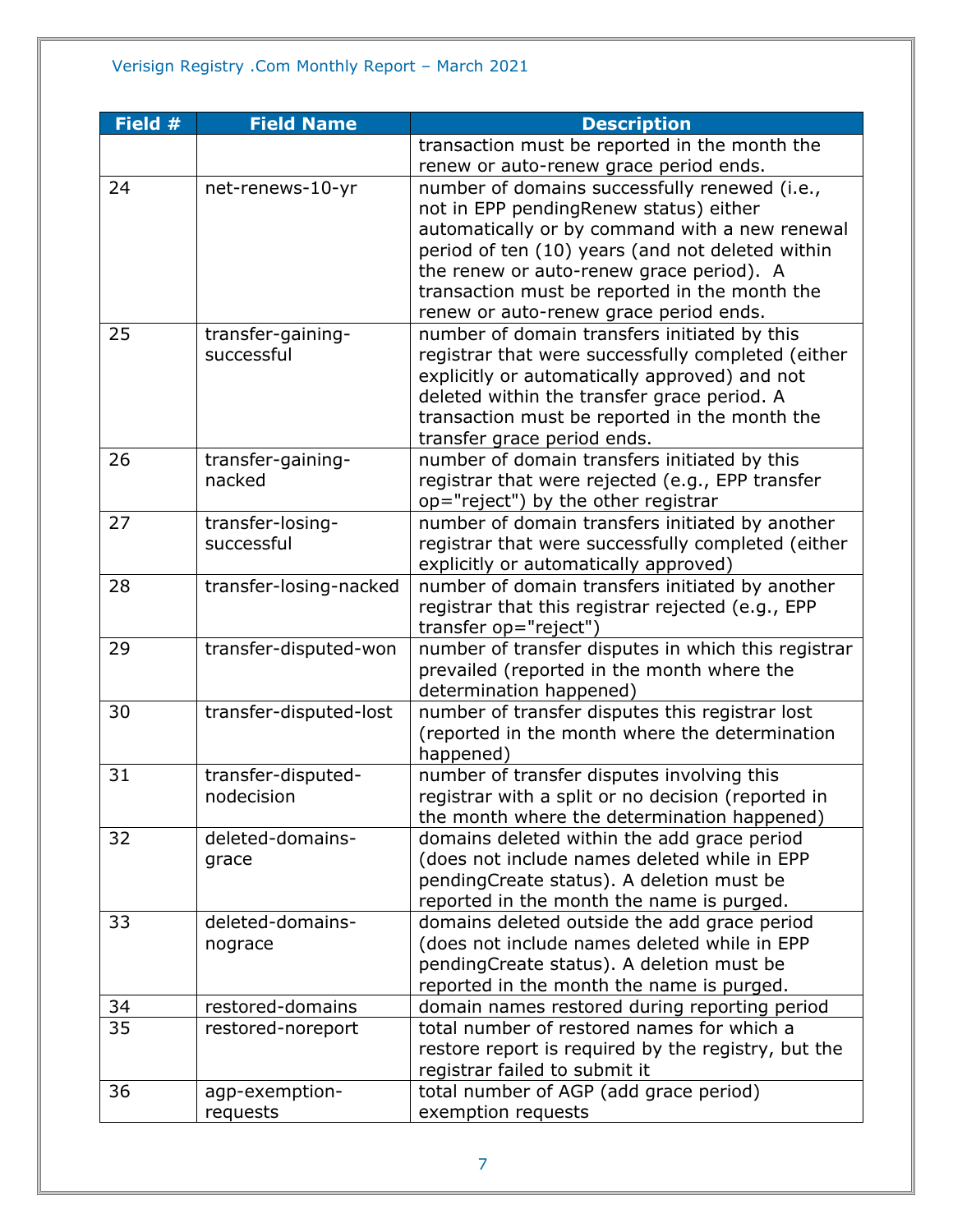| Field # | <b>Field Name</b> | <b>Description</b>                                |
|---------|-------------------|---------------------------------------------------|
| 37      | agp-exemptions-   | total number of AGP (add grace period)            |
|         | granted           | exemption requests granted                        |
| 38      | agp-exempted-     | total number of names affected by granted AGP     |
|         | domains           | (add grace period) exemption requests             |
| 39      | attempted-adds    | number of attempted (both successful and failed)  |
|         |                   | domain name create commands                       |
| 40      | consolidate-      | total number of days added to the expiration date |
|         | transaction-days  | of all domain names via consolidate/sync          |
|         |                   | transactions. The number of days of a             |
|         |                   | consolidate/sync transaction must be reported     |
|         |                   | here in the month the transaction took place.     |
| 41      | consolidate-      | total number of consolidate/sync transactions. A  |
|         | transactions      | transaction must be reported in the month the     |
|         |                   | transaction took place.                           |

# <span id="page-7-0"></span>**3. Registry Functions Activity Report (Appendix 4A, Item 3)**

The table below defines the fields that are included in the .COM Registry Functions Activity Report, which is provided in accordance with Appendix 4A.

| Field # | <b>Field Name</b>             | <b>Description</b>                                                                                                                                                                                                                                                         |
|---------|-------------------------------|----------------------------------------------------------------------------------------------------------------------------------------------------------------------------------------------------------------------------------------------------------------------------|
| 01      | operational-registrars        | number of operational registrars at the end of the<br>reporting period                                                                                                                                                                                                     |
| 02      | zfa-passwords                 | number of active zone file access passwords at<br>the end of the reporting period; "CZDS" may be<br>used instead of the number of active zone file<br>access passwords, if the Centralized Zone Data<br>Service (CZDS) is used to provide the zone file to<br>the end user |
| 03      | whois-43-queries              | number of WHOIS (port-43) queries responded<br>during the reporting period                                                                                                                                                                                                 |
| 04      | web-whois-queries             | number of Web-based Whois queries responded<br>during the reporting period, not including<br>searchable Whois                                                                                                                                                              |
| 05      | searchable-whois-<br>queries  | number of searchable Whois queries responded<br>during the reporting period, if offered                                                                                                                                                                                    |
| 06      | dns-udp-queries-<br>received  | number of DNS queries received over UDP<br>transport during the reporting period                                                                                                                                                                                           |
| 07      | dns-udp-queries-<br>responded | number of DNS queries received over UDP<br>transport that were responded during the<br>reporting period                                                                                                                                                                    |
| 08      | dns-tcp-queries-<br>received  | number of DNS queries received over TCP<br>transport during the reporting period                                                                                                                                                                                           |
| 09      | dns-tcp-queries-<br>responded | number of DNS queries received over TCP<br>transport that were responded during the<br>reporting period                                                                                                                                                                    |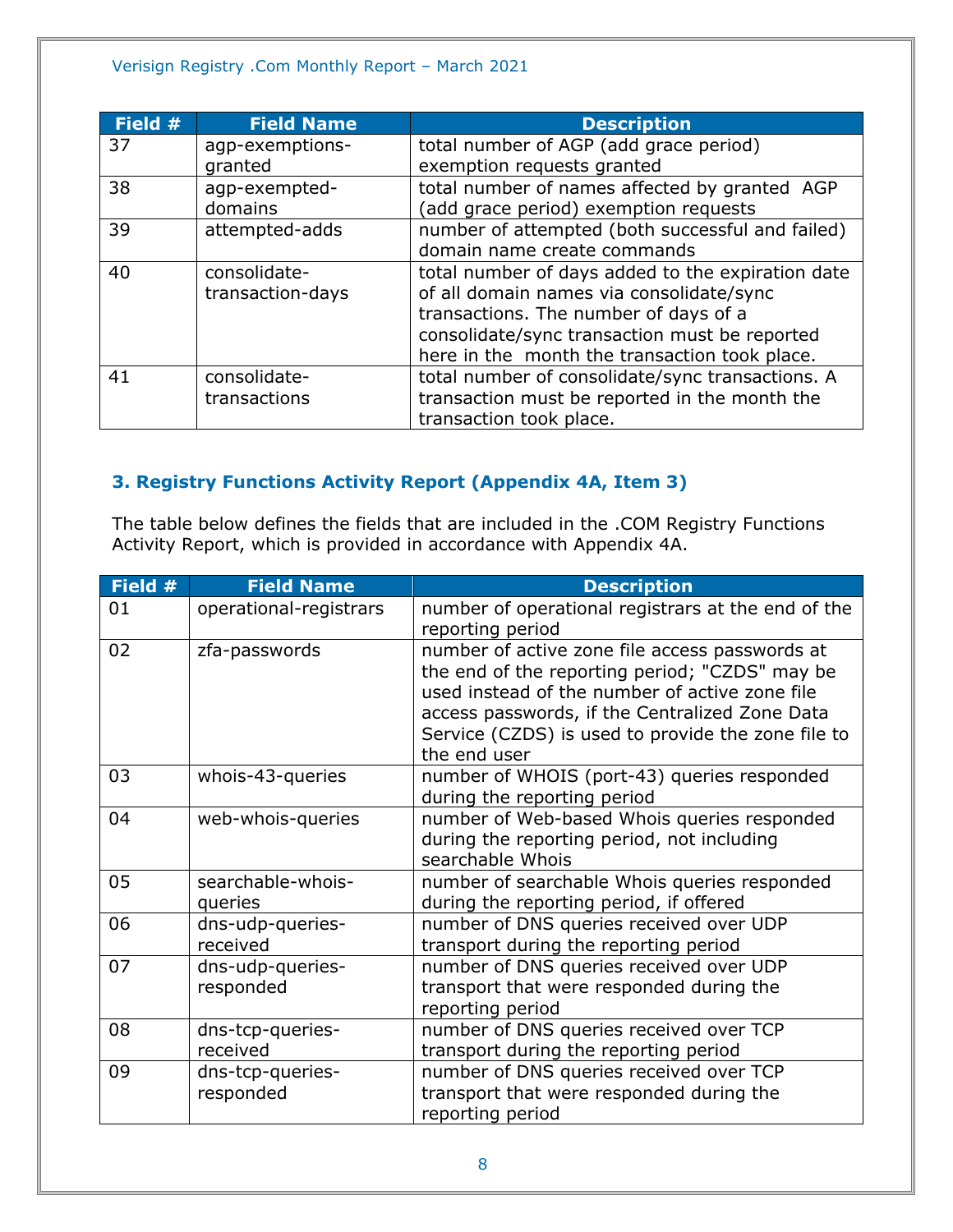| Field # | <b>Field Name</b>       | <b>Description</b>                               |
|---------|-------------------------|--------------------------------------------------|
| 10      | srs-dom-check           | number of SRS (EPP and any other interface)      |
|         |                         | domain name "check" requests responded during    |
|         |                         | the reporting period                             |
| 11      | srs-dom-create          | number of SRS (EPP and any other interface)      |
|         |                         | domain name "create" requests responded during   |
|         |                         | the reporting period                             |
| 12      | srs-dom-delete          | number of SRS (EPP and any other interface)      |
|         |                         | domain name "delete" requests responded during   |
|         |                         | the reporting period                             |
| 13      | srs-dom-info            | number of SRS (EPP and any other interface)      |
|         |                         | domain name "info" requests responded during     |
|         |                         | the reporting period                             |
| 14      | srs-dom-renew           | number of SRS (EPP and any other interface)      |
|         |                         | domain name "renew" requests responded during    |
|         |                         | the reporting period                             |
| 15      | srs-dom-rgp-restore-    | number of SRS (EPP and any other interface)      |
|         | report                  | domain name RGP "restore" requests delivering a  |
|         |                         | restore report responded during the reporting    |
|         |                         | period                                           |
| 16      | srs-dom-rgp-restore-    | number of SRS (EPP and any other interface)      |
|         | request                 | domain name RGP "restore" requests responded     |
|         |                         | during the reporting period                      |
| 17      | srs-dom-transfer-       | number of SRS (EPP and any other interface)      |
|         | approve                 | domain name "transfer" requests to approve       |
|         |                         | transfers responded during the reporting period  |
| 18      | srs-dom-transfer-       | number of SRS (EPP and any other interface)      |
|         | cancel                  | domain name "transfer" requests to cancel        |
|         |                         | transfers responded during the reporting period  |
| 19      | srs-dom-transfer-query  | number of SRS (EPP and any other interface)      |
|         |                         | domain name "transfer" requests to query about   |
|         |                         | a transfer responded during the reporting period |
| 20      | srs-dom-transfer-reject | number of SRS (EPP and any other interface)      |
|         |                         | domain name "transfer" requests to reject        |
|         |                         | transfers responded during the reporting period  |
| 21      | srs-dom-transfer-       | number of SRS (EPP and any other interface)      |
|         | request                 | domain name "transfer" requests to request       |
|         |                         | transfers responded during the reporting period  |
| 22      | srs-dom-update          | number of SRS (EPP and any other interface)      |
|         |                         | domain name "update" requests (not including     |
|         |                         | RGP restore requests) responded during the       |
|         |                         | reporting period                                 |
| 23      | srs-host-check          | number of SRS (EPP and any other interface)      |
|         |                         | host "check" requests responded during the       |
|         |                         | reporting period                                 |
| 24      | srs-host-create         | number of SRS (EPP and any other interface)      |
|         |                         | host "create" requests responded during the      |
|         |                         | reporting period                                 |